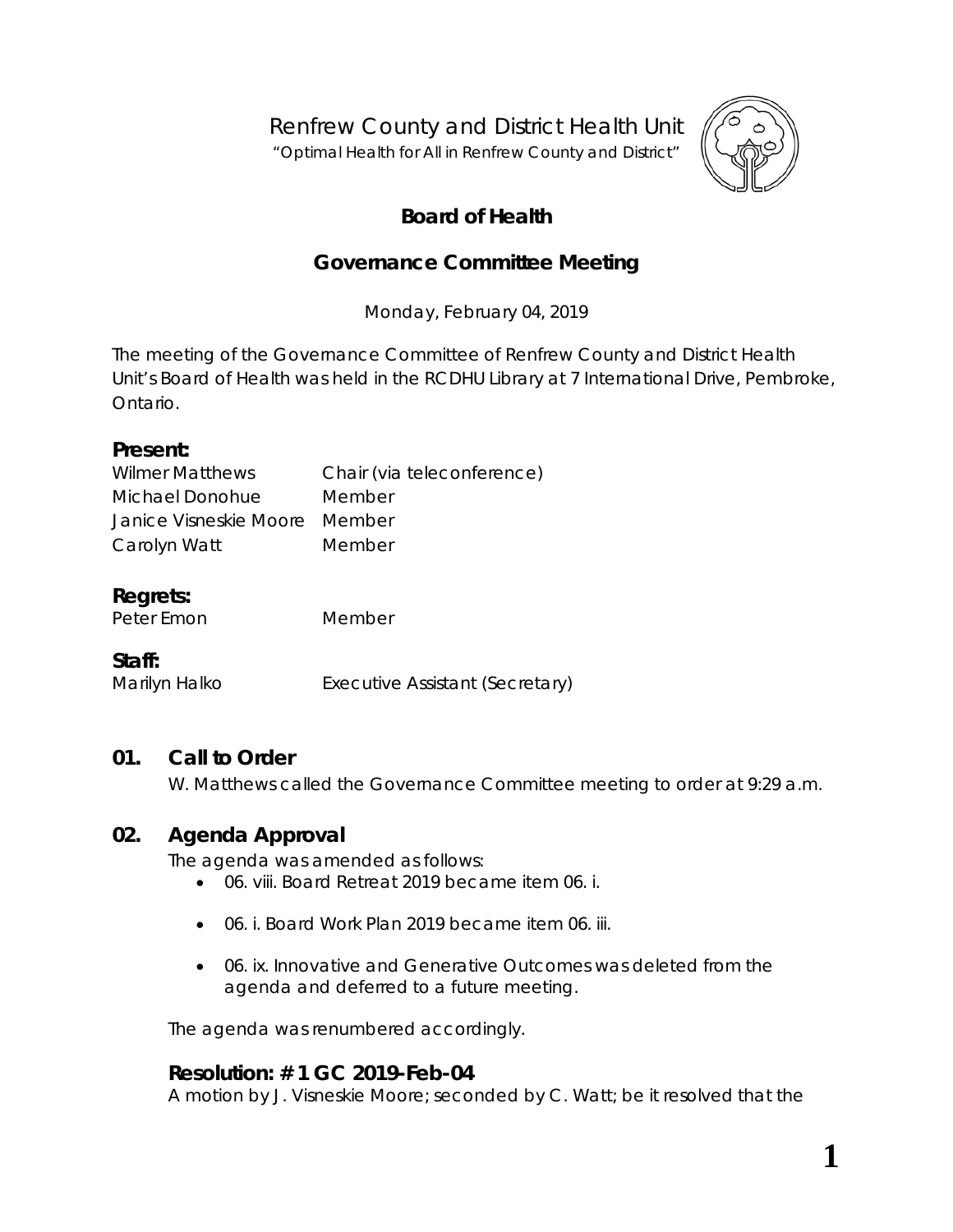agenda be approved, as amended.

Carried

#### **03. Declaration of Conflict of Interest**

There were no declarations of conflict of interest.

#### **04. Delegations**

There were no delegations.

# **05. Governance Committee Meeting minutes (Approval)**

The Committee approved the meeting minutes for Monday, January 07, 2019.

#### **Resolution: # 2 GC 2019-Feb-04**

A motion by M. Donohue; seconded by C. Watt; be it resolved that the Governance Committee approve the meeting minutes of January 07, 2019, as amended.

Carried

#### **06. Business Arising**

# i. **Board Retreat 2019**

At 10:00 a.m., Colleen Musclow, Coordinator, Quality Improvement, joined the meeting in the Library and Dr. Robert Cushman, Acting Medical Officer of Health, participated via teleconference. They stepped the Committee through background information regarding topics that could be included in the 2019 Board Retreat scheduled for Friday, May 10, 2019.

C. Musclow guided the Committee through the hyperlinked PowerPoint handout below:

• *[Planning for 2019 Board Retreat](https://www.rcdhu.com/wp-content/uploads/2019/03/Board-Retreat-Planning.pdf)*

A fulsome discussion ensued resulting in the following resolution:

# **Resolution: # 5 GC 2019-Feb-04**

A motion by M. Donohue; seconded by C. Watt; be it resolved that the Governance Committee recommend that Board direct the Governance Chair and staff to advance an agenda for the Board Retreat on Friday, May 10, 2019 as follows: 1. Morning to entail an engagement conversation with Algonquin of Pikwakanagan and 2. Afternoon to engage more fully on health equity report.

Carried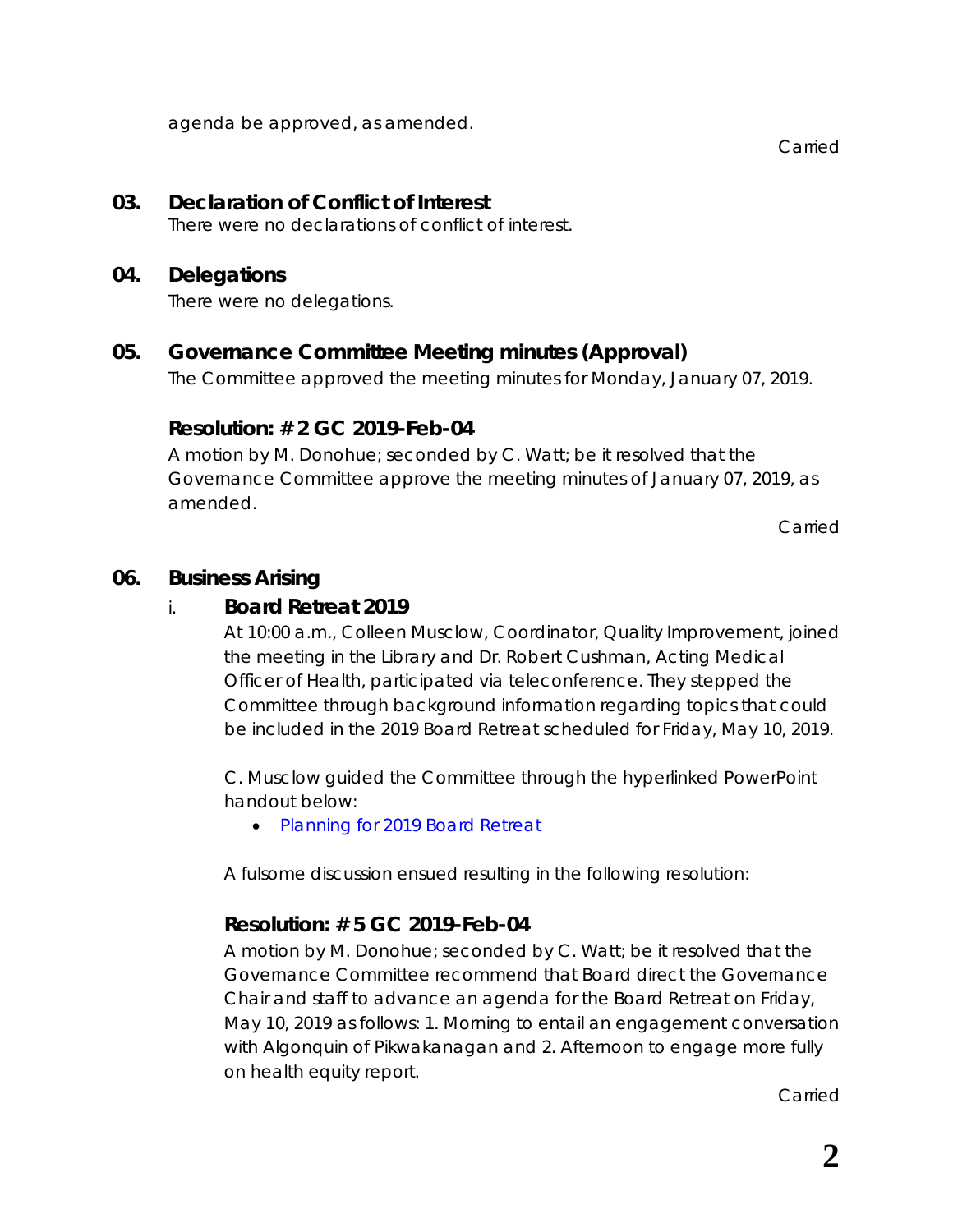The location for 2019 Board Retreat has yet to be determined.

At 11:11 a.m. Dr. Cushman and C. Musclow exited the meeting.

#### ii. **Governance Committee Work Plan 2019**

The Committee reviewed the Governance Committee Work Plan 2019 and made revisions as follows:

• *[Governance Committee Work Plan 2019](https://www.rcdhu.com/wp-content/uploads/2019/03/Governance-Committee-Work-Plan-2019-2019-Feb-04-Draft.pdf)*

Priority item # 3—Emergency Plan—MOH and CEO, was removed from the Committee Work Plan with the recommendation that it be added to the Executive Committee Work Plan 2019.

# **Resolution: # 3 GC 2019-Feb-04**

A motion by M. Donohue; seconded by J. Visneskie Moore; be it resolved that the Governance Committee amend the 2019 Committee Work Plan to remove Priority Item number 3.

Carried

#### iii. **Board Work Plan 2019**

The Committee reviewed the following version of the Board Work Plan:

• *[Board Work Plan 2019](https://www.rcdhu.com/wp-content/uploads/2019/03/06.-ii.-Board-Work-Plan-2019-2019-Feb-04-Draft.pdf)*

The Committee is recommending that the Emergency Plan—MOH and CEO, be assigned to the Executive Committee under the Fiduciary section.

# **Resolution: # 4 GC 2019-Feb-04**

A motion by C. Watt; seconded by J. Visneskie Moore; be it resolved that the Governance Committee recommend that the Board amend the 2019 Board Work Plan to assign the Emergency Plan Coverage of the MOH & CEO to be added to the Fiduciary section & responsibility assigned to the Executive Committee.

Carried

# iv. **Board Skills/Knowledge Matrix**

Board Members updated their Skills/Knowledge Matrix following the Regular Board meeting held on January 31, 2019:

• *[Board Skills/Knowledge Matrix](https://www.rcdhu.com/wp-content/uploads/2019/03/Skills-Knowledge-Matrix-2019-Feb-04.pdf)*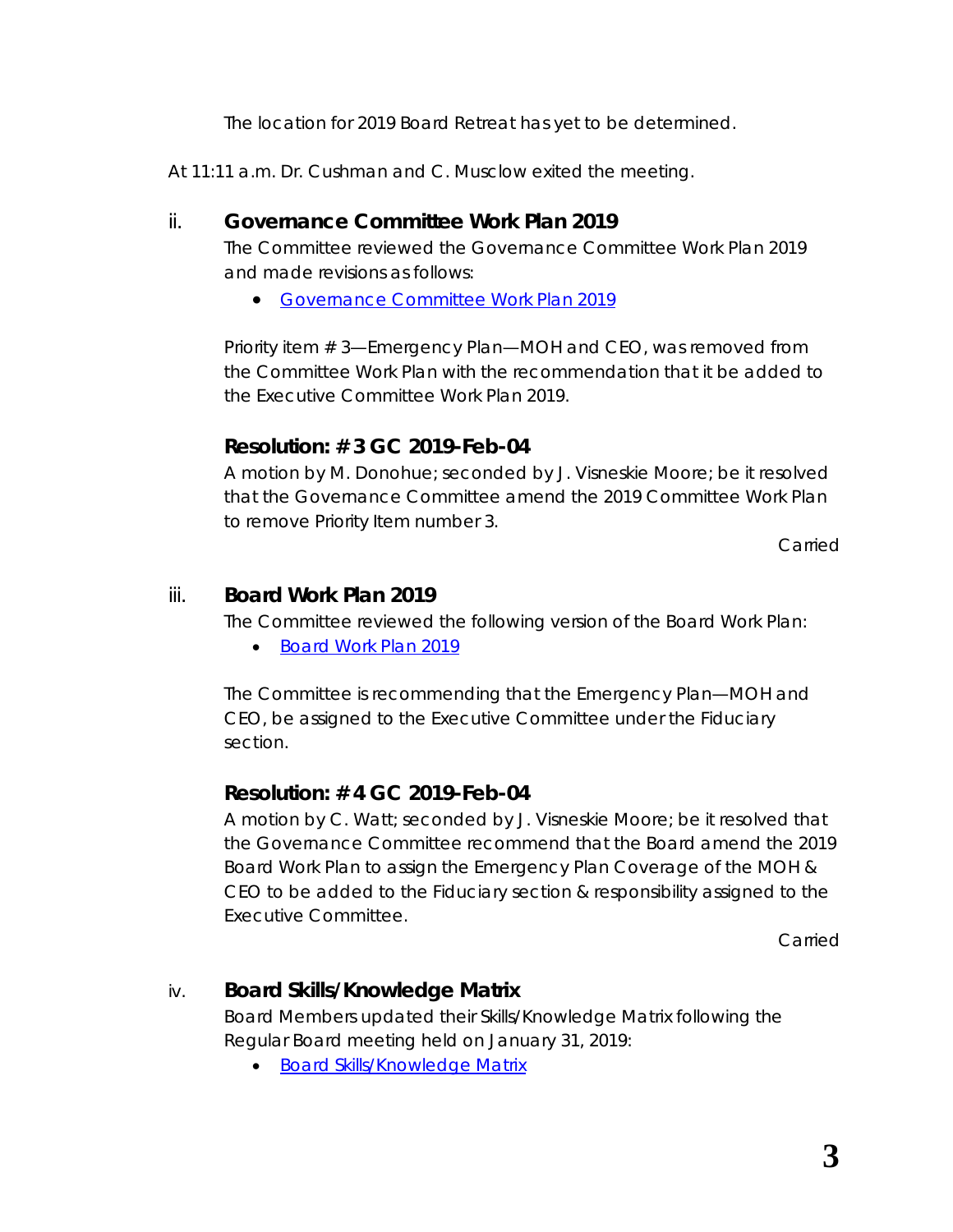# v. **Emergency Plan for MOH**

Deferred to a future meeting.

#### vi. **Board By-Laws Index**

• *[Board By-Laws Index](https://www.rcdhu.com/wp-content/uploads/2019/02/06.-v.-Board-By-Laws-Index.pdf)*

A special meeting was called for Monday, February 11, 2019 with a change in time to 1:30 p.m. to review the Board By-Laws on the Index.

# vii. **MOH(A) Performance Appraisal Report**

P. Emon completed the revisions to the Performance Appraisal Report following the discussion at the last Committee meeting. The Report will be shared with the Acting MOH at a meeting that will be scheduled for February in Arnprior.

#### viii. **MOH and CEO Recruitment**

A report will be presented to the Board when ready.

# ix. **Code of Conduct**

After a discussion by the Committee regarding the need for a Code of Conduct for RCDHU Staff and Board of Health the following resolution will be forwarded to the Board:

# **Resolution: # 6 2019-Feb-04**

A motion by C. Watt; seconded by M. Donohue; be it resolved that the Governance Committee recommend that Board directs the Governance Committee to develop a Code of Conduct.

Carried

# x. **RCDHU Cannabis Policy**

An email from H. Daly advised the Committee Chair that the HR Specialist will be developing a Cannabis Policy for RCDHU.

#### **07. Correspondence**

N/A

#### **08. Staff Reports**

N/A